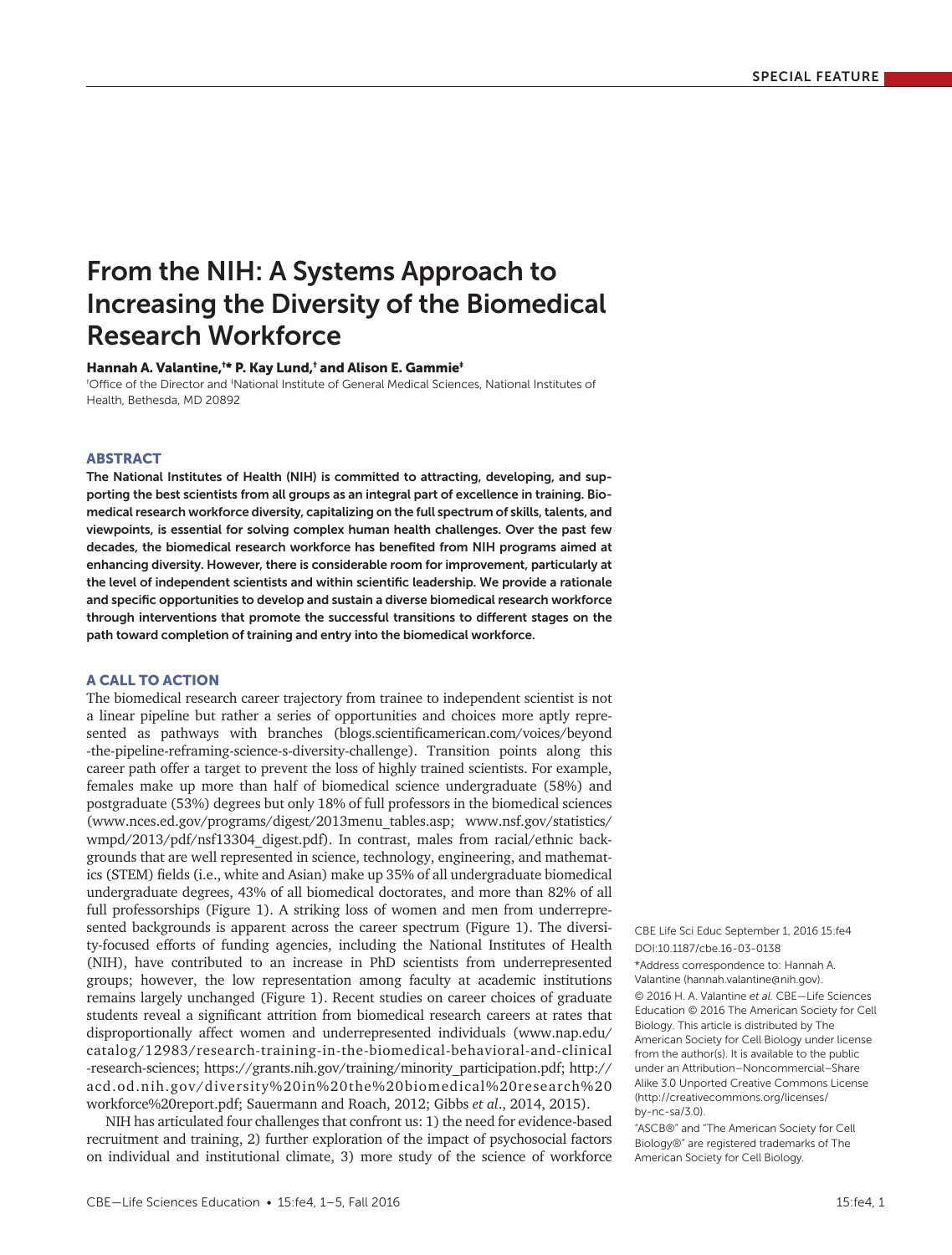

FIGURE 1. Percent of underrepresented and well-represented trainees across career stages in the biomedical research workforce. Data represent the 2011–2012 academic year. Data were compiled using assessments from the 2013 *Digest of Education Statistics* (U.S. Department of Education, Institute of Education Sciences, National Center for Education Statistics [NCES], [http://nces.ed.gov/programs/digest/2013menu](http://nces.ed.gov/programs/digest/2013menu_tables.asp) [\\_tables.asp](http://nces.ed.gov/programs/digest/2013menu_tables.asp)). Gender and racial/ethnicity data analyzed by academic field (i.e., biological and biomedical sciences) at each stage of the academic training/career pathway. Scientists from underrepresented groups include blacks/African Americans, Hispanics, Native Americans and Alaska Natives, Pacific Islanders, and multiracial scientists. Scientists from well-represented groups include whites, Asians, and non-U.S. residents. While gender and racial/ethnicity data from the 2013 NCES *Digest* are disambiguated by academic field during the training stages (i.e., trainees awarded biomedical science degrees at the associate's through doctoral stages) in the 2011–2012 academic year, similar disambiguation of data is not currently available for the 2011–2012 academic year for early-career and tenured faculty. Instead, data were compiled from multiple NCES data sets to estimate gender and racial/ethnicity representation in the biomedical research and teaching workforce (refer to \* in figure). Initial 2011–2012 data pertaining to gender and racial/ethnicity representation in the total professoriate across all academic career stages were adjusted to reflect differences in gender and racial/ethnicity representation between the total professoriate and that of the biomedical professoriate. These estimated 2011–2012 findings were further substantiated by close alignment with disambiguated 2004 NCES *Digest* findings.

diversity, and 4) a national strategy to sustain workforce diversity in academia and beyond (Valantine and Collins, 2015). Our shared vision is to enhance successful transition from trainee to independent biomedical researcher for individuals from all groups, especially those currently underrepresented. Integrated and coordinated efforts across NIH provide an unprecedented opportunity to enhance biomedical research workforce diversity more rapidly and significantly.

# MAPPING THE NIH TRAINING AND DIVERSITY INVESTMENT

In 2014, NIH appointed Dr. Hannah A. Valantine as chief officer for scientific workforce diversity (COSWD), a position that reports directly to the NIH director. The COSWD's charge is to enhance diversity of the biomedical research workforce through evidence-based research and to better coordinate and ensure efficacy of diversity initiatives across NIH. Dr. Kay Lund heads the newly created Division of Biomedical Research Workforce (DBRW), in the NIH Office of Extramural Research, which is tasked with effective implementation of policies to train, sustain, enhance, and increase diversity of the future biomedical workforce (http://acd.od.nih .gov/biomedical\_research\_wgreport.pdf). DBRW uses in-depth research, evaluation, economic analyses, and modeling to guide development of long-term policies and extramural programs focused on training and career development for biomedical research careers in academia, industry, and other research-related occupations. Valantine and Lund cochair the Federal Coordination in STEM Education Broadening Participation and Graduate Education interagency working groups, whose goals are to promote communication across agencies toward sustaining and diversifying the biomedical workforce.

Dr. Alison Gammie, the new director of the Division of Training Workforce Development and Diversity within the National Institute of General Medical Sciences (NIGMS/TWD) plays an integral role in the NIH commitment to scientific workforce diversity. NIGMS supports nearly half of all NIH-funded predoctoral trainees and a quarter of all trainees who receive NIH funding. NIGMS/TWD is strongly committed to training underrepresented individuals through a variety of programs at all stages of the career development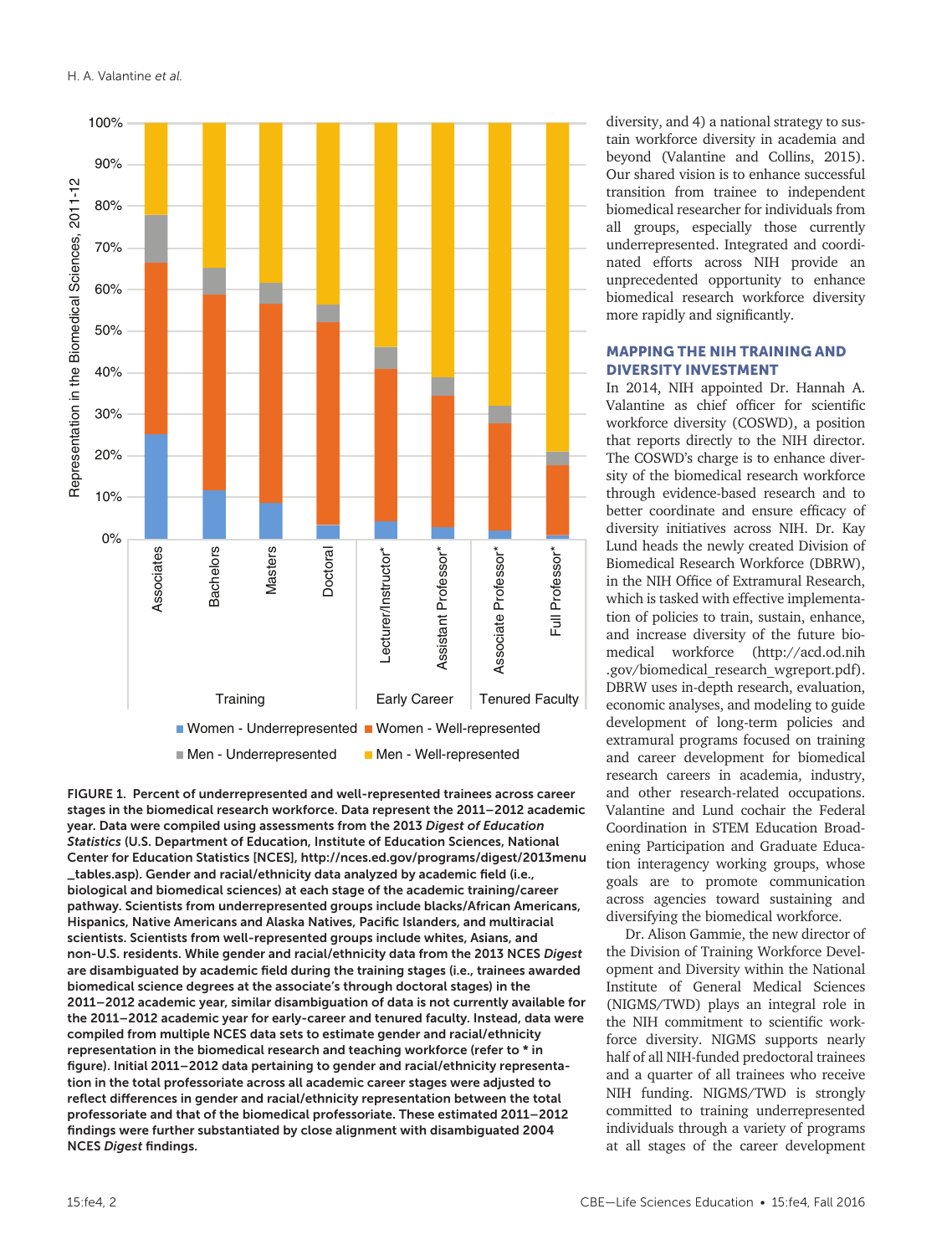

FIGURE 2. NIH biomedical research training programs. Schematic of NIH programs that fund trainees at the undergraduate, graduate, postdoctoral, and early biomedical research career stages that include: Research Supplements to Promote Diversity in Health-Related Research (Diversity Supplement Program), National Research Mentoring Network (NRMN), Building Infrastructure Leading to Diversity (BUILD), MARC Undergraduate Student Training in Academic Research (MARC U\*STAR), Bridges to the Baccalaureate (BRIDGES), Postbaccalaureate Research Education Program (PREP), Bridges to the Doctorate (BRIDGES), Research Initiative for Scientific Enhancement (RISE), Initiative for Maximizing Student Development (IMSD), Institutional Predoctoral National Research Service Award (NRSA-T32), Individual Predoctoral National Research Service Award Fellowships (NRSA-Fs), Institutional Postdoctoral National Research Service Award (NRSA -T32), Individual Postdoctoral National Research Service Award (NRSA- F32), Institutional Research and Academic Career Development Award (IRACDA), Pathway to Independence Award (K99/R00), and Career Development Awards (Career-Ks). Purple, NIGMS programs; green, programs offered by multiple NIH institutes and centers; magenta, NIH Common Fund program.

pathway, complementing other programs offered by NIH institutes and centers (Figure 2). The relative numbers of registered trainees and early-career scientists supported across NIH are shown in Figure 3. This figure illustrates that efforts to diversify the workforce are focused on early-career stages, and less so on later stages in the pathway. The figure thus underscores the need for effective diversity efforts throughout the entire pathway to ensure successful transition from training into a biomedical workforce that encompasses a range of careers essential to our nation's scientific enterprise.

Several current NIH interventions already target key career transition points. For example, all NIH institutes and centers offer diversity supplements to support individuals from underrepresented groups or disadvantaged backgrounds to engage in research (http://grants.nih.gov/grants/guide/pa-files/PA-15 -322.html). Since 1992, NIH has awarded more than 1000 diversity supplement awards every year to multiple types of active grants and across the entire career spectrum. In 2014, awards were made at the high school (2%), undergraduate (4%), postbaccalaureate/master's (11%), predoctoral (43%), postdoctoral (30%), and investigator (10%) levels. Supplements to engage or retain investigators may be particularly important, given recent evidence that individuals at this stage are especially likely to leave the workforce (Dzirasa *et al*., 2015; Systems Approach for Workforce Diversity

Heggeness *et al*., 2016). To address this career transition, multiple NIH institutes (National Cancer Institute, National Heart, Lung, and Blood Institute, National Institute of Neurological Disorders and Stroke) offer individual mentored career development awards (referred to with the prefix "K") to promote faculty diversity. Another example of an intervention at a key transition point is the NIGMS Institutional Research and Academic Career Development Award (IRACDA) program. IRACDA combines a traditional, mentored postdoctoral research experience with an opportunity to develop academic skills, including teaching, through workshops and mentored teaching assignments at a partner institution. This long-standing program has strong participation of women and underrepresented individuals and a high proportion of scholars attaining faculty positions (data forthcoming from NIGMS).

# A SYSTEMS APPROACH: MODULATING INPUTS AND OUTPUTS

Our ability to achieve lasting diversity across the career spectrum will benefit from data-driven systems approaches that link the NIH investment in training (inputs) with measurable outcomes (outputs). A systems approach requires that we understand how outcomes at each career stage are influenced by institutional settings and interventions and by

individual circumstances and decisions.

Acting on recommendations of the NIH Advisory Committee to the Director's working group report on diversity in the biomedical research workforce, and in the wake of the Ginther report documenting disparities in NIH R01 funding for African-American scientists (Ginther *et al*., 2011), NIH launched an experimental program in 2014 to implement and assess evidence-based practices in recruitment and retention of underrepresented students while simultaneously building infrastructure and developing faculty. The \$250 million, five-year Diversity Program Consortium (DPC; [www.diversityprogramconsortium](http://www.diversityprogramconsortium.org) [.org\)](http://www.diversityprogramconsortium.org) consists of three integrated elements: the Building Infrastructure Leading to Diversity (BUILD) program; the National Research Mentoring Network (NRMN); and a Coordination and Evaluation Center. This experimental set of awards is providing data to help shape and revise current diversity training programs and inform new ones.

Several recent studies illustrate effective methods to quantify psychosocial quotients such as culture, prestige, bias, and stereotype threat that have a significant impact on why people join, stay, or leave science (Westring *et al*., 2012; Carnes *et al*., 2015; Clauset *et al*., 2015; Fassiotto *et al*., 2016). The DPC explicitly addresses the concepts of unconscious bias and stereotype threat. Other recent NIH-funded research has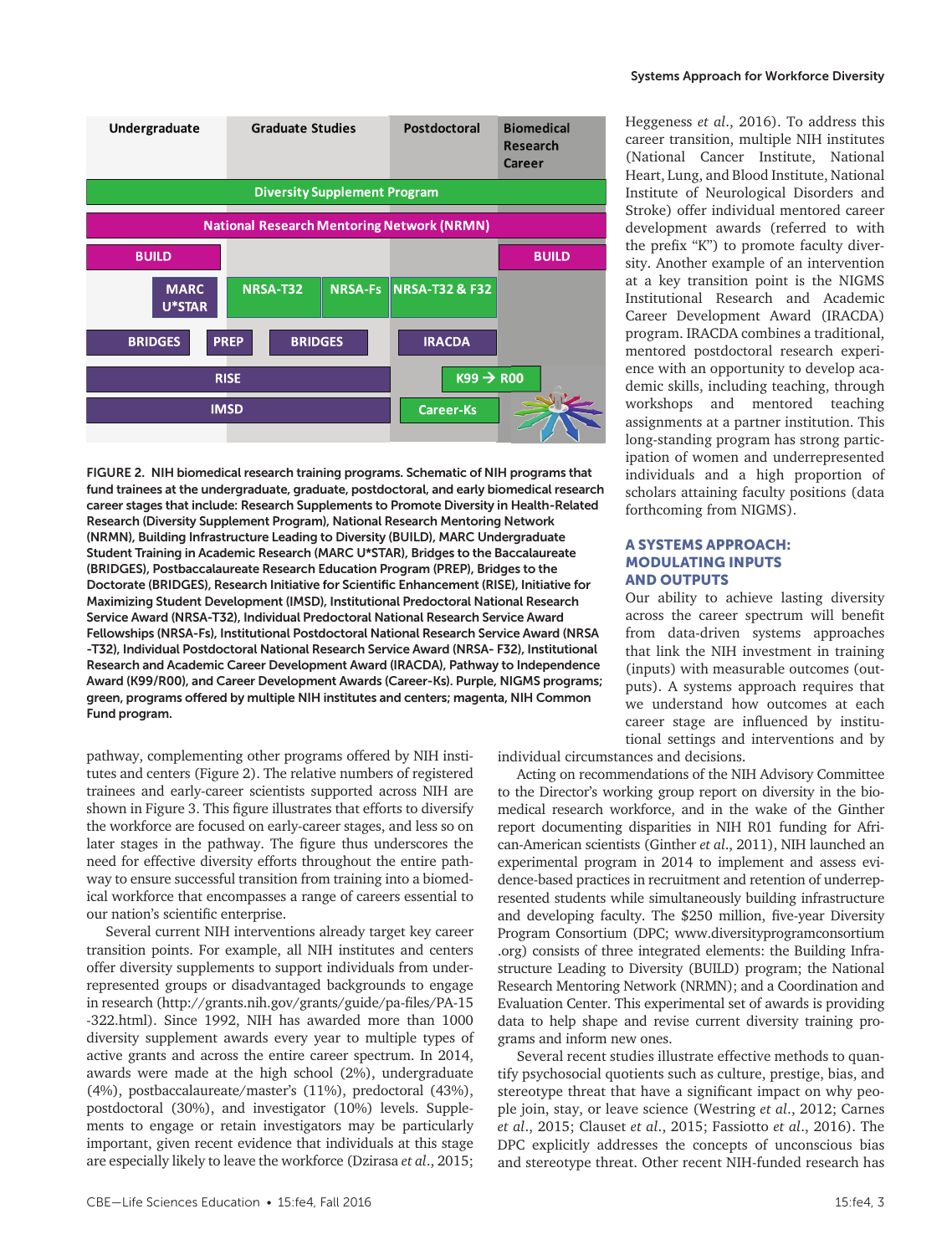

FIGURE 3. Estimate of Fiscal Year 2015 NIH training/career development participants by career state and diversity focus. An estimate of the percentage of trainees and early-career scientists in 2015 being supported by NIH through traditional training/career development programs (orange) and diversity-focused training/ career development programs (blue); data represent participants in the F/T/K module in the NIH Query, View, and Report system, which incorporates individual fellowships/mentored awards as part of the records, as well as appointees currently available in the NIH xTrain reporting system. Approximately 4% of trainees and early-career scientists were not trackable and thus are not mapped onto the career pathway. Diversity Supplement Program participants and participants in the Loan Repayment Program were not included in this estimate. In cases in which programs addressed multiple career stages of a trainee's career, proportions of trainees/ early-career scientists were assigned to each category based on estimates of the distribution of training/career development participant types in that program. Note that, although the figure depicts continuous data in a line graph, the assumption is that there are no intermediate percentages of trainees funded between career stages.

identified measures and interventions to address cultural barriers and institutional climate, including negative influences such as bias (implicit and explicit) and stereotype threat. These studies are built on social science theories, such as communities of practice, cultural capital, and social cognitive career theory (Thakore *et al*., 2014). One BUILD-funded institution uses critical race theory (Rosso, 2005) to frame its study and intervention on factors that influence students' decisions to persist in science careers (www.csun.edu/ build-poder).

A growing body of research on mentoring is instructive for designing and implementing programming that may have a positive impact on transition from training to employment or independence. For example, a recent NIH-funded randomized controlled trial (RCT) conducted across several academic medical centers showed that systematic, formalized, competency-based research mentor training improved self-reported mentor skills among mentors and mentoring behavior (Pfund *et al*., 2014). This work built upon earlier NIH-funded research that established the Mentoring Competency Assessment, a 26-item skills inventory that enables mentors and mentees to assess various competencies, including communication, expectations, diversity, independence, and professional development (Fleming *et al*., 2013). Another NIH-funded RCT involving individuals from underrepresented groups showed positive, albeit short-term, benefit from mentor training on mentees' satisfaction with mentors (Lewis *et al*., 2015). We hope to learn more from the NRMN, an innovative laboratory space for analyzing mentoring approaches in varied institutional contexts.

Increasingly, graduate students and postdoctoral trainees have been opting for careers outside academia (Fuhrmann *et al*., 2011; Sauermann and Roach, 2012; Stephan, 2012). NIH supports the Broadening Experiences in Scientific Training (BEST) program, which funds development of innovative approaches to complement traditional research training in biomedicine. Currently, BEST funds 17 institutions to explore novel interventions to enhance trainees' awareness, preparation, and skill acquisition for the opportunities in multiple biomedical research career pathways within and beyond academia. Effective partnerships with nonacademic entities are a key facet for implementation and evaluation.

Looking to the future, nascent "NIH Hubs of Innovation" intend to involve public–private partnerships working toward a shared goal of eliminating transition barriers along the biomedical career path and creating rapid, sustainable transformation in scientific workforce diversity. The Hubs of Innovation concept will establish multisector networks involving a range of institution types within each network, including tech, biotech, pharma, policy and academia—both research-intensive and teaching, and minority- and majority-serving. Each hub will be driven by an interdisciplinary program design team with expertise in biomedicine, technology, social science, business, health systems, and organizational effectiveness. Using sound research and design principles, hubs will aim to create, deploy, test, and disseminate new prototype diversity programs designed to meet the needs of sectors that are essential for biomedicine and biomedical research. Grounded in research and leveraging the diversity of expertise among its network members, hubs will aim to produce evidence-based strategies and programs to more rapidly diversify the biomedical workforce at all levels. An early target of each hub will be enhancing the diversity among researchers transitioning from training stages into the independent biomedical research workforce.

## **CONCLUSION**

There is no doubt that today's America looks very different from that of 1930, when NIH was established. Major shifts in U.S. demographics speak volumes about society and our nation, and the changes demand a broader diversity of scientific talent in laboratories, classrooms, boardrooms, courts, think tanks, and the many other places where 21st-century scientists are employed. Further enhancement of diversity in the biomedical workforce, especially at the transitions to independence and leadership, is essential and doable. Achieving this goal requires a mind-set shift, from pipeline-based thinking to viewing biomedical research workforce diversity as a dynamic system. We can build immediately on NIH's biomedical training investment through more focus on the system's nodes where attrition is most common. Stated explicitly, that means focusing on retention, continuity, flexibility, and innovation across branch points in the career pathway. Doing so will benefit NIH and its stakeholders and also open the gates for highly trained scientists from diverse backgrounds to join the full range of careers needed to make robust contributions to the biomedical research enterprise.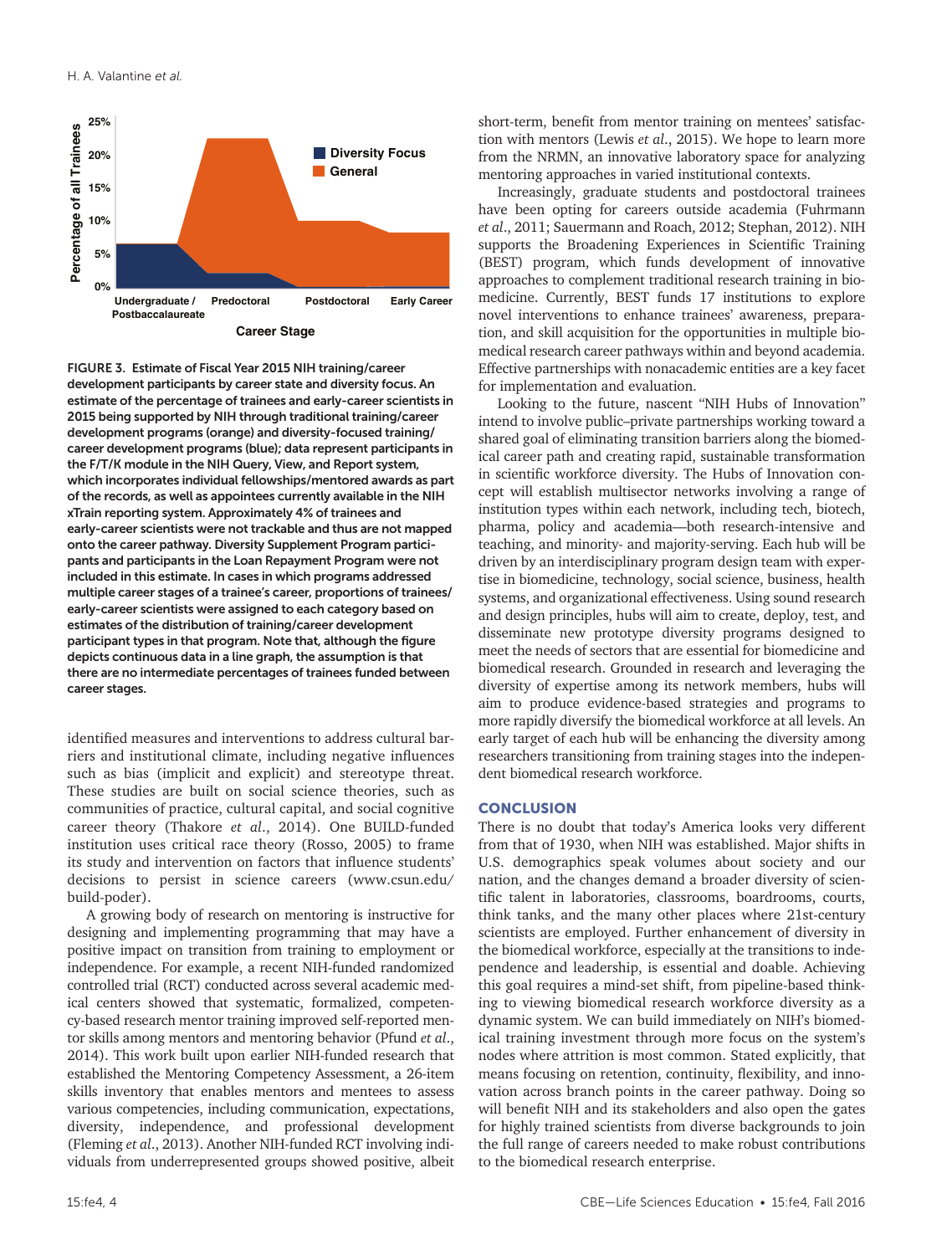#### Systems Approach for Workforce Diversity

### ACKNOWLEDGMENTS

We thank Alison Davis for editorial assistance in writing the manuscript and Andrew Miklos and Brad Newsome for data analyses.

### **REFERENCES**

- Carnes M, Devine PG, Baier Manwell L, Byars-Winston A, Fine E, Ford CE, Forscher P, Isaac C, Kaatz A, Magua W*, et al.* (2015). The effect of an intervention to break the gender bias habit for faculty at one institution: a cluster randomized, controlled trial. Acad Med 90, 221–230.
- Clauset A, Arbesman S, Larremore DB (2015). Systematic inequality and hierarchy in faculty hiring networks. Sci Adv 1, e1400005.
- Dzirasa K, Krishnan RR, Williams RS (2015). Incubating the research independence of a medical scientist training program graduate: a case study. Acad Med 90, 177–179.
- Fassiotto M, Hamel EO, Ku M, Correll S, Grewal D, Lavori P, Periyakoil VJ, Reiss A, Sandborg C, Walton G*, et al.* (2016). Women in academic medicine: measuring stereotype threat among junior faculty. J Womens Health (Larchmt) 25, 292–298.
- Fleming M, House S, Hanson VS, Yu L, Garbutt J, McGee R, Kroenke K, Abedin Z, Rubio DM (2013). The Mentoring Competency Assessment: validation of a new instrument to evaluate skills of research mentors. Acad Med 88, 1002–1008.
- Fuhrmann CN, Halme DG, O'Sullivan PS, Lindstaedt B (2011). Improving graduate education to support a branching career pipeline: recommendations based on a survey of doctoral students in the basic biomedical sciences. CBE Life Sci Educ 10, 239–249.
- Gibbs K Jr (2014, December 17). Beyond "the pipeline": reframing science diversity's challenge [blog post] blogs.[scientificamerican.com/voices/](http://blogs.scientificamerican.com/voices/beyond-the-pipeline-reframing-science-s-diversity-challenge) [beyond-the-pipeline-reframing-science-s-diversity-challenge](http://blogs.scientificamerican.com/voices/beyond-the-pipeline-reframing-science-s-diversity-challenge) (accessed 20 June 2016).
- Gibbs KD Jr, McGready J, Bennett JC, Griffin K (2014). Biomedical science Ph.D. career interest patterns by race/ethnicity and gender. PLoS One 9, e114736.
- Gibbs KD Jr, McGready J, Griffin K (2015). Career development among American biomedical postdocs. CBE Life Sci Educ 14, ar44.
- Ginther DK, Schaffer WT, Schnell J, Masimore B, Liu F, Haak LL, Kington R (2011). Race, ethnicity, and NIH research awards. Science 333, 1015–1019.
- Heggeness ML, Evans L, Pohlhaus JR, Mills SL (2016). Measuring diversity of the NIH-funded workforce. Acad Med., doi: 10.1097/ACM.0000000000001209.
- Lewis V, Martina CA, McDermott MP, Trief PM, Goodman SR, Morse GD, LaGuardia JG, Sharp D, Ryan RM (2015). A randomized controlled trial of mentoring interventions for underrepresented minorities. Acad Med, doi: 10.1097/ACM.0000000000001056.
- Pfund C, House SC, Asquith P, Fleming MF, Buhr KA, Burnham EL, Eichenberger Gilmore JM, Huskins WC, McGee R*, et al.* (2014). Training mentors of clinical and translational research scholars: a randomized controlled trial. Acad Med 89, 774–782.
- Rosso TJ (2005). Whose culture has capital? A critical race theory discussion of community cultural wealth. Race Ethnic Educ 8, 69–91.
- Sauermann H, Roach M (2012). Science PhD career preferences: levels, changes, and advisor encouragement. PLoS One 7, e36307.
- Stephan PE (2012). How Economics Shapes Science, Cambridge, MA: Harvard University Press.
- Thakore BK, Naffziger-Hirsch ME, Richardson JL, Williams SN, McGee R Jr (2014). The Academy for Future Science Faculty: randomized controlled trial of theory-driven coaching to shape development and diversity of early-career scientists. BMC Med Educ 14, 160.
- Valantine HA, Collins FS (2015). National Institutes of Health addresses the science of diversity. Proc Natl Acad Sci USA 112, 12240–12242.
- Westring AF, Speck RM, Sammel MD, Scott P, Tuton LW, Grisso JA, Abbuhl S (2012). A culture conducive to women's academic success: development of a measure. Acad Med 87, 1622–1631.